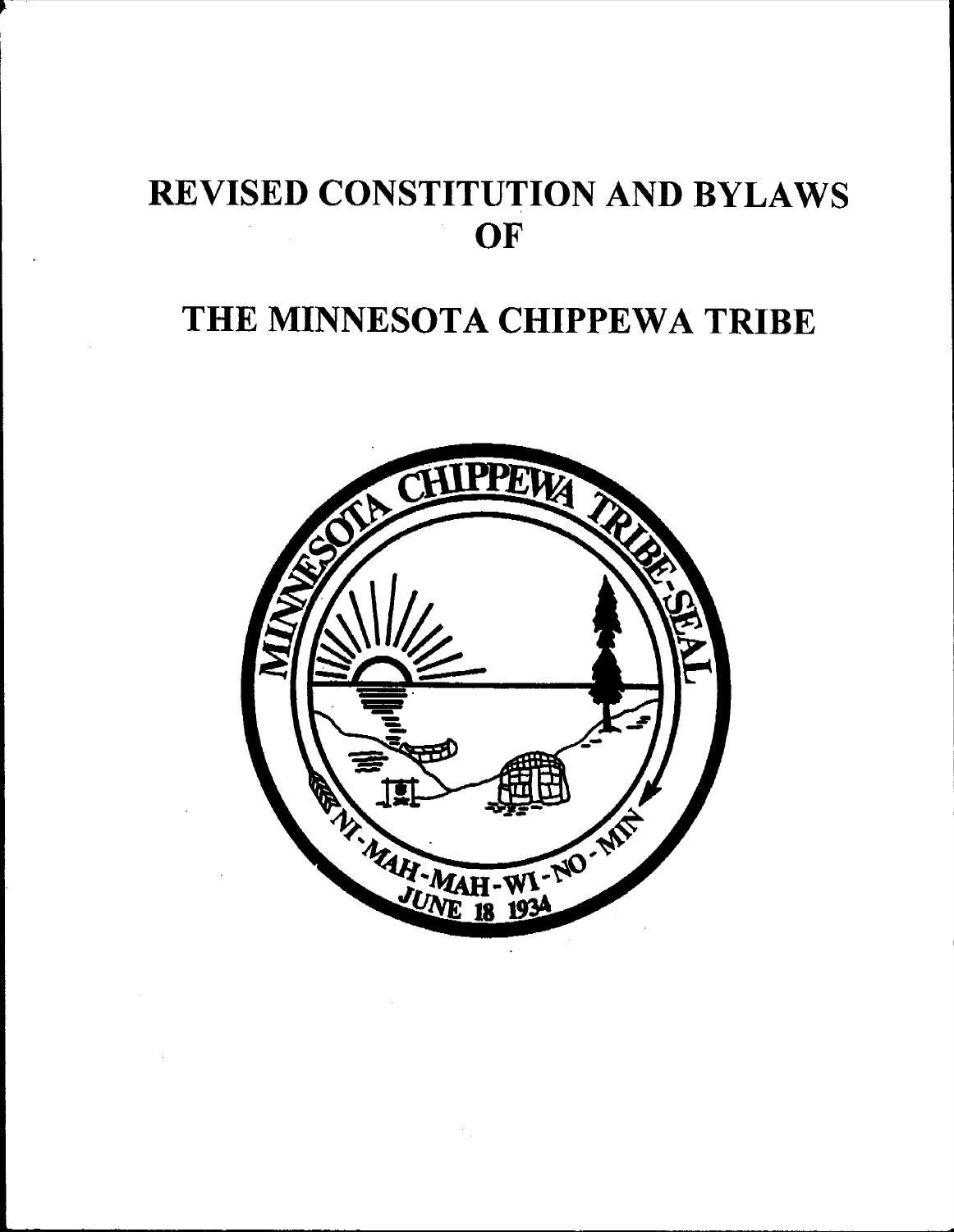# REVISED CONSTITUTION AND BYLAWS OF THE MINNESOTA CHIPPEWA TRIBE, MINNESOTA

# PREAMBLE

We, the Minnesota Chippewa Tribe, consisting of the Chippewa Indians of the White Earth, Leech Lake, Fond du Lac, Bois Forte (Nett Lake), and Grand Portage Reservations and the Nonremoval Mille Lac Band ofChippewa Indians, in order to form a representative Chippewa tribal organization, maintain and establish justice for our Tribe, and to conserve and develop our tribal resources and common property; to promote the general welfare of ourselves and descendants, do establish and adopt this constitution for the Chippewa Indians of Minnesota in accordance with such privilege granted the Indians by the United States under existing law.

#### ARTICLE I - ORGANIZATION AND PURPOSE

Section 1. The Minnesota Chippewa Tribe is hereby organized under Section 16 of the Act of June 18, 1934 (48 Stat. 984), as amended.

Sec. 2. The name of this tribal organization shall be the "Minnesota Chippewa Tribe."

Sec:. 3. The purpose and function of this organization shall be to conserve and develop tribal resources and to promote the conservation and development of individual Indian trust property; to promote the general welfare of the members of the Tribe; to preserve and maintain justice for its members and otherwise exercise all powers granted and provided the Indians, and take advantage of the privileges afforded by the Act of June 18, 1934 (48 Stat. 984) and acts amendatory thereof or supplemental thereto, and all the purposes expressed in the preamble hereof.

See. 4. The Tribe shall cooperate with the United States in its program of economic and social development of the Tribe or in any matters tending to promote the welfare of the Minnesota Chippewa Tribe of Indians.

# ARTICLE II - MEMBERSHIP

Section 1. The membership of the Minnesota Chippewa Tribe shall consist of the following:

- (a) Basic Membership Roll. All persons of Minnesota Chippewa Indian blood whose names appear on the annuity roll of April 14, 1941, prepared pursuant to the Treaty with said Indians as enacted by Congress in the Act of January 14, 1889 (25 Stat. 642) and Acts amendatory thereof, and as corrected by the Tribal Executive Committee and ratified by the Tribal Delegates, which roll shall be known as the basic membership roll of the Tribe.
- (b) All children of Minnesota Chippewa Indian blood born between April 14, 1941, the date of the annuity roll, and July 3, 1961, the date of approval of the membership ordinance by the Area Director, to a parent or parents, either or both of whose names appear on the basic membership roll, provided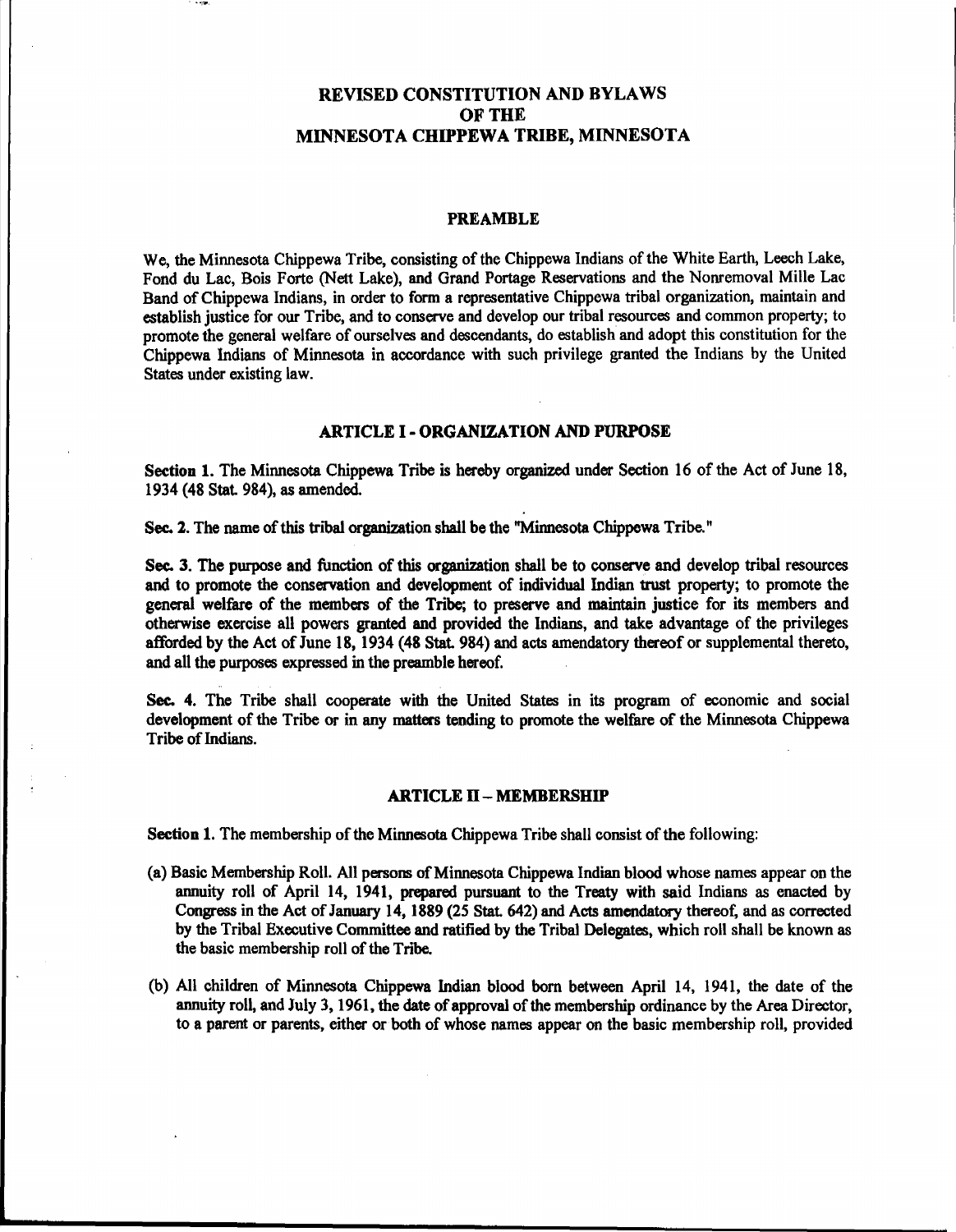an application for enrollment was filed with the Secretary ofthe Tribal Delegates by July 4, 1962, one year after the date of approval of the ordinance by the Area Director.

(c) All children of at least one quarter (1/4) degree Mirmesota Chippewa Indian blood born after July 3, 1961, to a member, provided that an application for enrollment was or is filed with the Secretary of the Tribal Delegates or the Tribal Executive Committee within one year after the date of birth of such children.

Sec. 2. No person born after July 3, 1961, shall be eligible for enrollment if enrolled as a member of another tribe, or if not an American citizen.

Sec. 3. Any person of Minnesota Chippewa Indian blood who meets the membership requirements of the Tribe, but who because of an error has not been enrolled, may be admitted to membership in the Minnesota Chippewa Tribe by adoption, if such adoption is approved by the Tribal Executive Committee, and shall have full membership privileges from the date the adoption is approved.

Sec. 4. Any person who has been rejected for enrollment as a member of the Minnesota Chippewa Tribe shall have the right of appeal within sixty days from the date of written notice of rejection to the Secretary of the Interior from the decision of the Tribal Executive Committee and the decision of the Secretary of Interior shall be fInal.

Sec. S. Nothing contained in this article shall be construed to deprive any descendant of a Minnesota Chippewa Indian of the right to participate in any benefits derived from claims against the U.S. Government when awards are made for and on behalf and for the benefit of descendants of members of said tribe.

# **ARTICLE III - GOVERNING BODY**

The governing bodies of the Minnesota Chippewa Tribe shall be the Tribal Executive Committee and the Reservation Business Committees of the White Earth, Leech Lake, Fond du Lac, Bois Forte (Nett Lake), and Grand Portage Reservations, and the Nonremoval Mille Lac Band of Chippewa Indians, hereinafter referred to as the six (6) Reservations.

Section 1. Tribal Executive Committee. The Tribal Executive Committee shall be composed of the Chairman and Secretary-Treasurer of each of the six (6) Reservation Business Committees elected in accordance with Article IV. The Tribal Executive Committee shall, at its first meeting, select from within the group a President, a Vice-President, a Secretary, and a Treasurer who shall continue in office for the period of two (2) years or until their successors are elected and seated.

Sec. 2. Reservation Business Committee. Each of the six (6) Reservations shall elect a Reservation Business Committee composed of not more than five (5) members nor less than three (3) members. The Reservation Business Committee shall be composed of a Chairman, Secretary-Treasurer, and one (1), two (2), or three (3) Committeemen. The candidates shall file for their respective offices and shall hold their office during the term for which they were elected or until their successors are elected and seated.

# ARTICLE IV - TRIBAL ELECTIONS

Section 1. Right to Vote. All elections held on the six (6) Reservations shall be held in accordance with a uniform election ordinance to be adopted by the Tribal Executive Committee which shall provide that: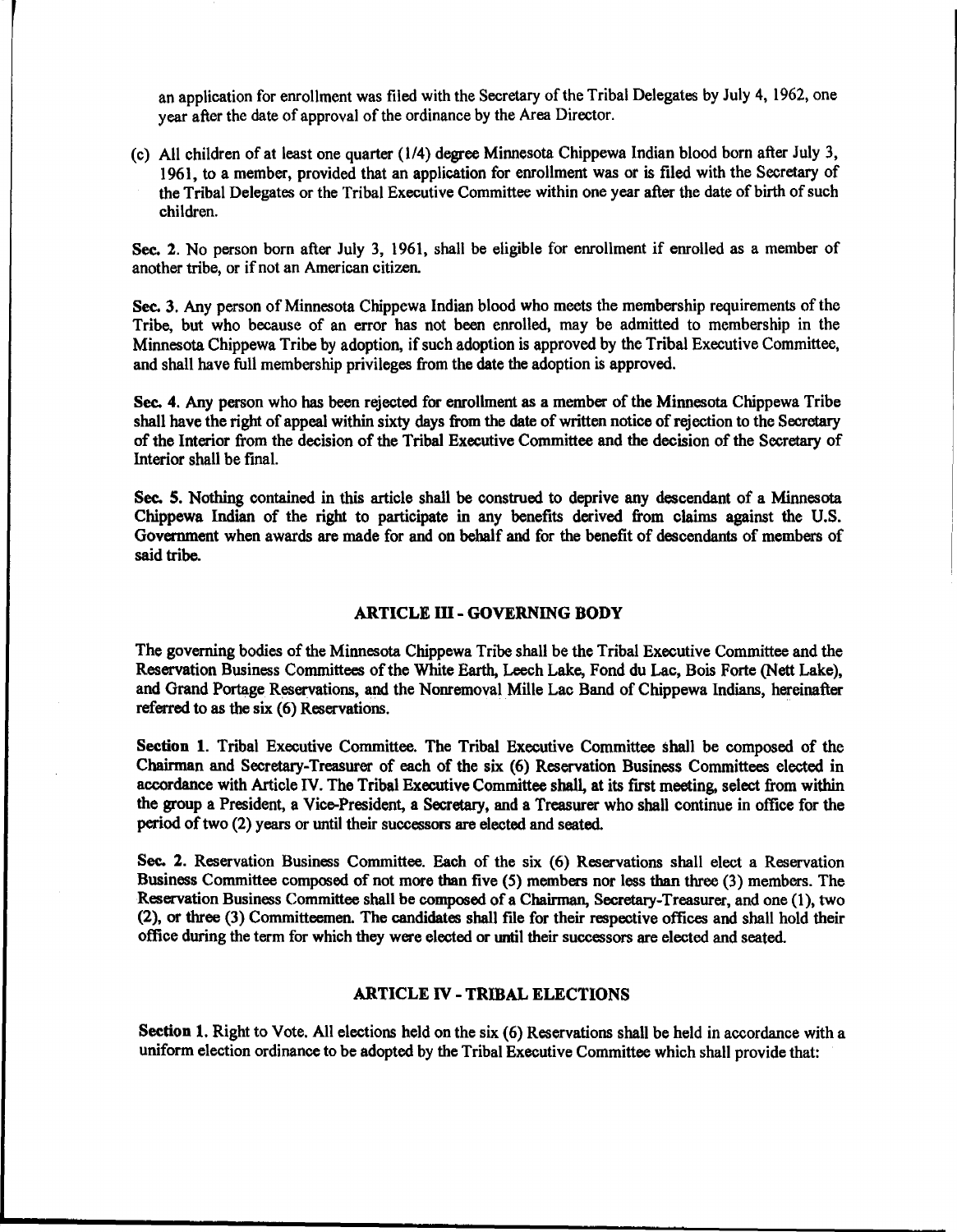- (a) All members ofthe tribe, eighteen (18) years of age or over, shall have the right to vote at all elections held within the reservation of their enrollment.<sup>1</sup>
- (b) All elections shall provide for absentee ballots and secret ballot voting.
- (c) Each Reservation Business Committee shall be the sole judge ofthe qualifications ofits voters.
- (d) The precincts, polling places, election boards, time for opening and closing the polls, canvassing the vote and all pertinent details shall be clearly described in the ordinance.

See. 2. Candidates. A candidate for Chairman, Secretary-Treasurer and Committeeman must be an enrolled member of the Tribe and reside on the reservation of his or her enrollment for one year before the date of election.<sup>2</sup> No member of the Tribe shall be eligible to hold office, either as a Committeeman or Officer, until he or she has reached his or her twenty-first (21) birthday on or before the date of election.<sup>3</sup>

Sec. 3. Term of Office.

- (a) The first election ofthe Reservation Business Committee for the six (6) Reservations shall be called and held within ninety (90) days after the date on which these amendments became effective in accordance with Section 1, of this Article.
- (b) For the purpose of the first election, the Chairman and one (1) Committeeman shall be elected for a four-year term. The Secretary~Treasurer and any remaining Committeemen shall be elected for a twoyear term. Thereafter, the term of office for officers and committeemen shall be four (4) years. For the purpose of the first election, the Committeeman receiving the greatest number of votes shall be elected for a four-year term.

Sec. 4. No member of the Tribe shall be eligible to hold office, either as a Committeeman or Officer, if he or she has ever been convicted of a felony of any kind; or ofa lesser crime involving theft, misappropriation, or embezzlement of money, funds, assets, or property of an Indian tribe or a tribal organization.<sup>4</sup>

## ARTICLE V - AUTHORITIES OF THE TRIBAL EXECUTIVE COMMITTEE

Section 1. The Tribal Executive Committee shall, in accordance with applicable laws or regulations ofthe Department of the Interior, have the following powers:

(a) To employ legal counsel for the protection and advancement of the rights of the Minnesota Chippewa Tribe; the choice of counsel and fixing of fees to be subject to the approval of the Secretary of the Interior, or his authorized representative.

 $<sup>1</sup>$  As amended per Amendment I, approved by the Secretary of the Interior on November 6, 1972.</sup>

<sup>&</sup>lt;sup>2</sup> As amended per Amendment III, approved by the Secretary of the Interior on January 5, 2006.

<sup>&</sup>lt;sup>3</sup> As amended per Amendment II, approved by the Secretary of the Interior on November 6, 1972.

<sup>&</sup>lt;sup>4</sup> As amended per Amendment IV, approved by the Secretary of the Interior on January 5, 2006.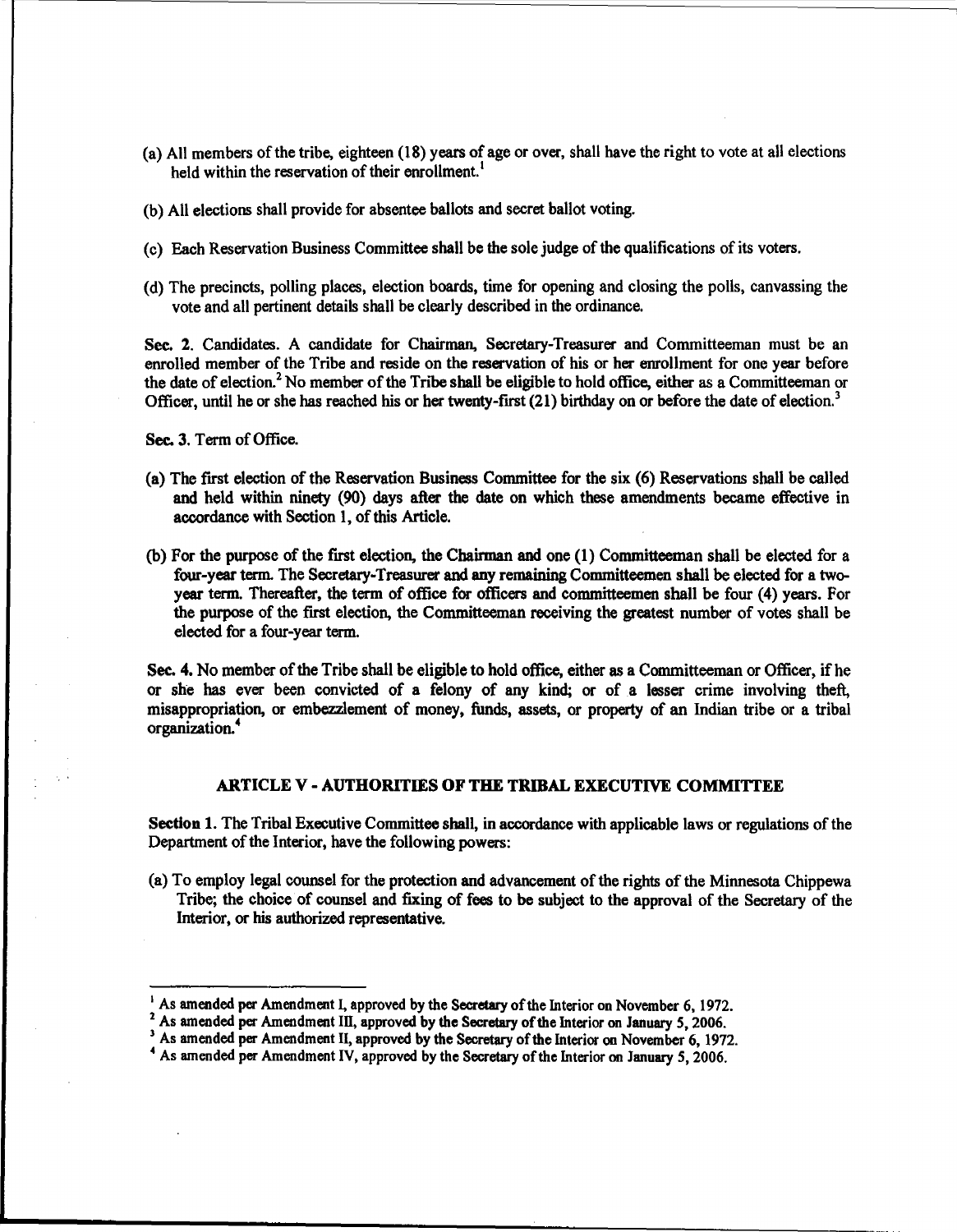- (b) To prevent any sale, disposition, lease or encumbrance of tribal lands, interest in lands, or other assets including minerals, gas and oil.
- (c) To advise with the Secretary of the Interior with regard to all appropriation estimates or Federal projects for the benefit of the Minnesota Chippewa Tribe, except where such appropriation estimates or projects are for the benefit of individual Reservations.
- (d) To administer any funds within the control of the Tribe; to make expenditures from tribal funds for salaries, expenses of tribal officials, employment or other tribal purposes. The Tribal Executive Committee shall apportion all funds within its control to the various Reservations excepting funds necessary to support the authorized costs of the Tribal Executive Committee. All expenditures of tribal funds, under the control of the Tribal Executive Committee, shall be in accordance with a budget, duly approved by resolution in legal session, and the amounts so expended shall be a matter of public record at all reasonable times. The Tribal Executive Committee shall prepare annual budgets, requesting advancements to the control of the Tribe of any money deposited to the credit of the Tribe in the United States Treasury, subject to the approval of the Secretary of the Interior or his authorized representative.
- (e) To consult, negotiate, contract and conclude agreements on behalf ofthe Minnesota Chippewa Tribe with Federal, State and local governments or private persons or organizations on all matters within the powers of the Tribal Executive Committee, except as provided in the powers of the Reservation Business Committee.
- .(t) Except for those powers hereinafter granted to the Reservation Business Committees, the Tribal Executive Committee shall be authorized to manage, lease, permit, or otherwise deal with tribal lands, interests in lands or other tribal assets; to engage in any business that will further the economic well being of members of the Tribe; to borrow money from the Federal Government or other sources and to direct the use of such funds for productive purposes, or to loan the money thus borrowed to Business Committees of the Reservations and to pledge or assign chattel or income, due or to become due, subject only to the approval of the Secretary of the Interior or his authorized representative, when required by Federal law or regulations.
- (g) The Tribal Executive Committee may by ordinance, subject to the review of the Secretary of the Interior, levy licenses or fees on non-members or non-tribal organizations doing business on two or more Reservations.
- (h) To recognize any community organizations, associations or committees open to members of the several Reservations and to approve such organizations, subject to the provision that no such organizations, associations, or committees may assume any authority granted to the Tribal Executive Committee or to the Reservation Business Committees.
- (i) To delegate to committees, officers, employees or cooperative associations any of the foregoing authorities, reserving the right to review any action taken by virtue of such delegated authorities.

# ARTICLE VI - AUTHORITIES OF THE RESERVATION BUSINESS COMMITTEES

Section 1. Each of the Reservation Business Committees shall, in accordance with applicable laws or regulations of the Department of the Interior, have the following powers: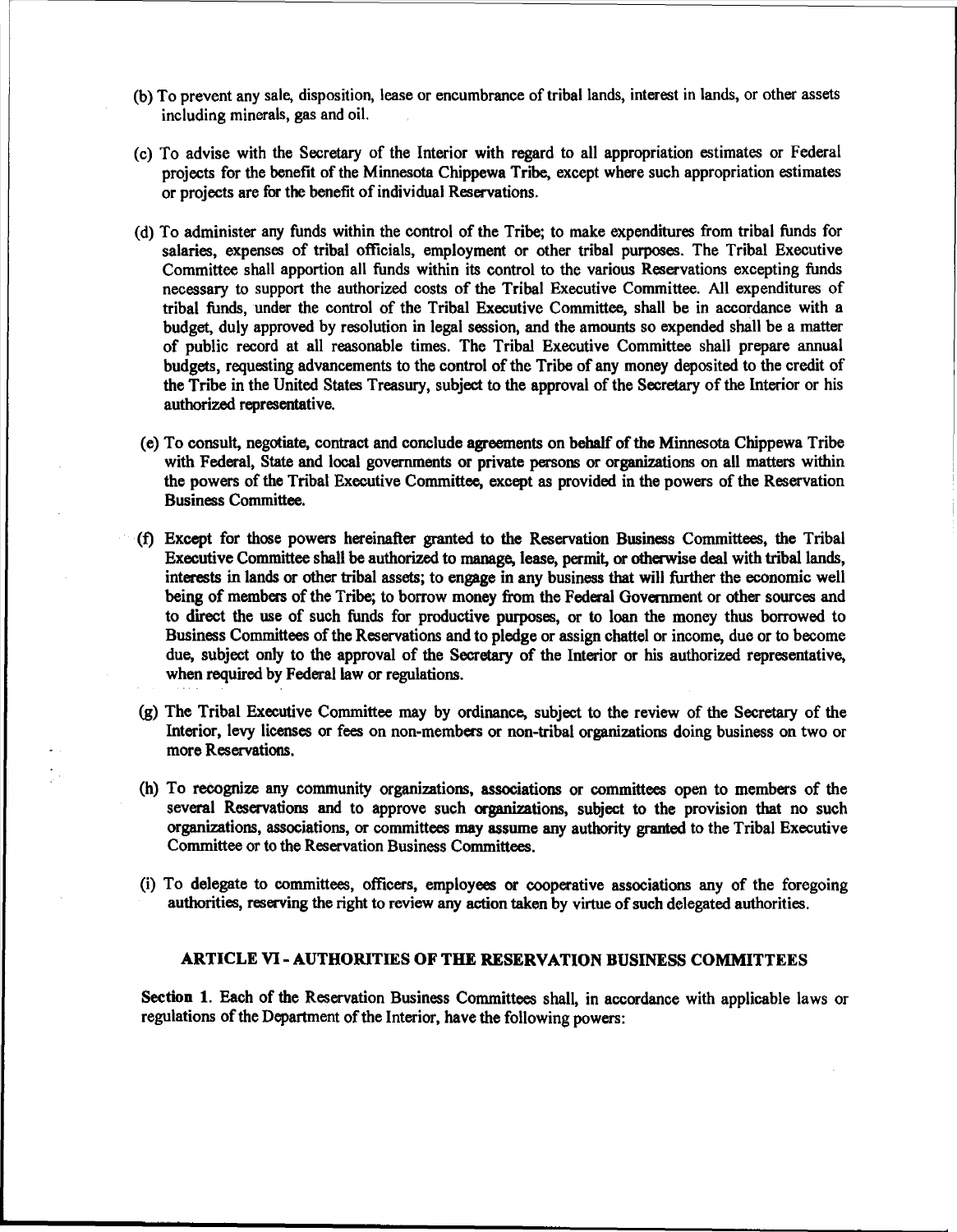- (a) To advise with the Secretary of the Interior with regard to all appropriation estimates on Federal projects for the benefit of its Reservation.
- (b) To administer any funds within the control of the Reservation; to make expenditures from Reservation funds for salaries, expenses of Reservation officials, employment or other Reservation purposes. All expenditures of Reservations funds under the control of the Reservation Business Committees shall be in accordance with a budget, duly approved by resolution in legal session, and the amounts so expended shall be a matter of public record at all reasonable times. The Business Committees shall prepare annual budgets requesting advancements to the control of the Reservation of tribal funds under the control of the Tribal Executive Committee.
- (c) To consult, negotiate and contract and conclude agreements on behalf of its respective Reservation with Federal, State and local governments or private persons or organizations on all matters within the power of the Reservation Business Committee, provided that no such agreements or contracts shall directly affect any other Reservation or the Tribal Executive Committee without their consent. The Business Committees shall be authorized to manage, lease, permit or otherwise deal with tribal lands, interests in lands or other tribal assets, when authorized to do so by the Tribal Executive Committee but no such authorization sball be necessary in the case of lands or assets owned exclusively by the Reservation. To engage in any business that will further the economic well being of members of the Reservation; to borrow money from the Federal Government or other sources and to direct the use of such funds for productive purposes or to loan the money thus borrowed to members of the Reservation and to pledge or assign Reservation chattel or income due or to become due, subject only to the approval of the Secretary of the Interior or his authorized representative when required by Federal law and regulations. The Reservation Business Committee may also, with the consent of the Tribal Executive Committee, pledge or assign tribal chattel or income.
- (d) The Reservation Business Committee may by ordinance, subject to the review ofthe Secretary ofthe Interior, levy licenses or fees on non-members or non-tribal organizations doing business solely within their respective Reservations. A Reservation Business Committee may recognize any community organization, association or committee open to members of the Reservation or located within the Reservation and approve such organization, subject to the provision that no such organization, association or committee may assume any authority granted to the Reservation Business Committee or to the Tribal Executive Committee.
- (e) To delegate to committees, officers, employees or cooperative associations any of the foregoing authorities, reserving the right to review any action taken by virtue of such delegated authorities.
- (f) The powers heretofore granted to the bands by the charters issued by the Tribal Executive Committee are hereby superceded by this Article and said charters will no longer be recognized for any purposes.

#### ARTICLE VII - DURATION OF TRIBAL CONSTITUTION

Section 1. The period of duration of this tribal constitution shall be perpetual or until revoked by lawful means as provided in the Act of June 18, 1934 (48 Stat. 984), as amended.

# ARTICLE VIII - MAJORITY VOTE

Section 1. At all elections held under this constitution, the majority of eligible votes cast shall rule, unless otherwise provided by an Act of Congress.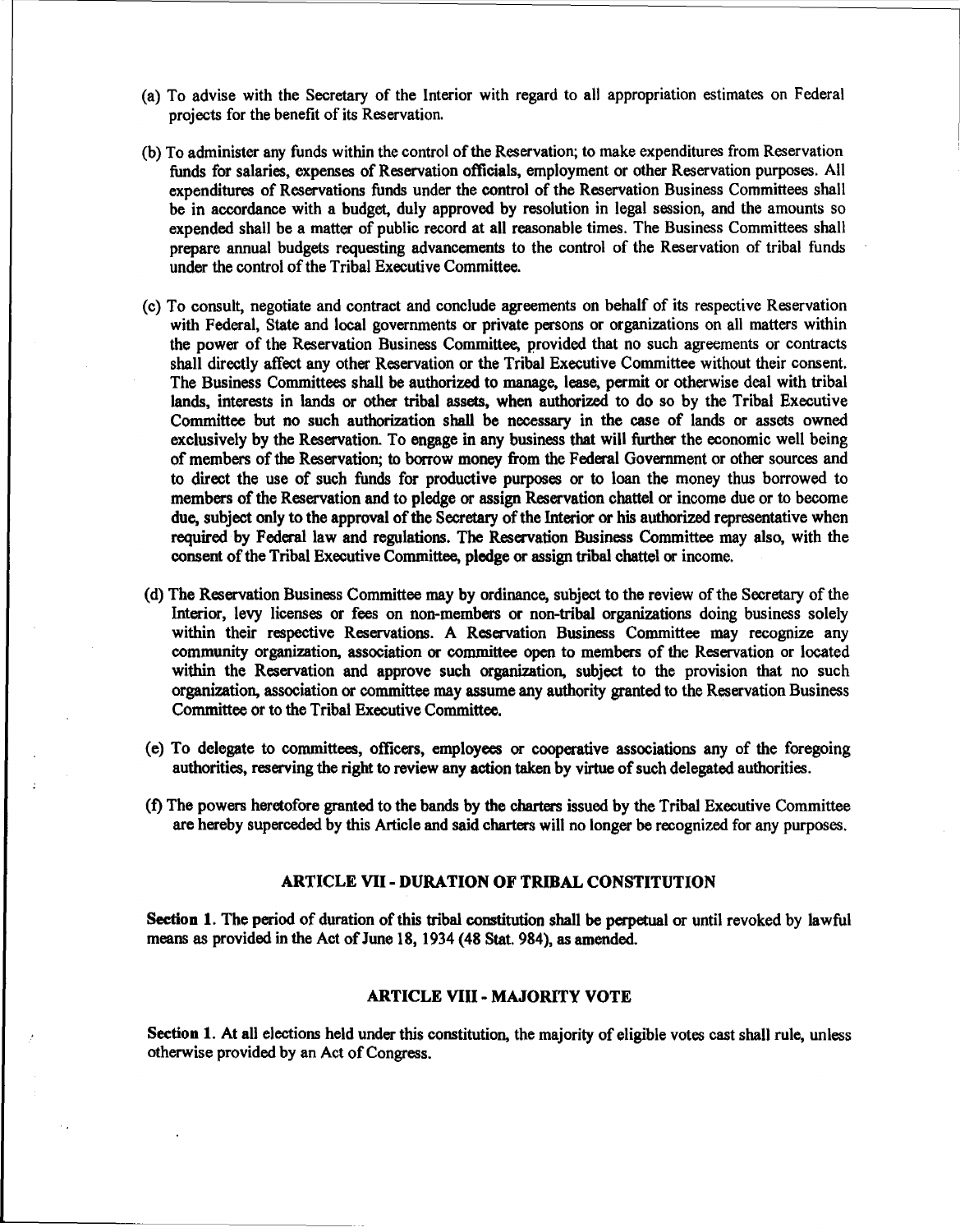## ARTICLE IX - BONDING OF TRIBAL OFFICIALS

Section 1. The Tribal Executive Committee and the Reservation Business Committees, respectively, shall require all persons, charged by the Tribe or Reservation with responsibility for the custody of any of its funds or property, to give bond for the faithful performance of his official duties. Such bond shall be furnished by a responsible bonding company and shall be acceptable to the beneficiary thereof and the Secretary of the Interior or his authorized representative, and the cost thereof shall be paid by the beneficiary.

## ARTICLE X • VACANCIES AND REMOVAL

Section 1. Any vacancy in the Tribal Executive Committee shall be filled by the Indians from the Reservation on which the vacancy occurs by election under rules prescribed by the Tribal Executive Committee. During the interim, the Reservation Business Committee shall be empowered to select a temporary Tribal Executive Committee member to represent the Reservation until such time as the election herein provided for has been held and the successful candidate elected and seated.

Sec. 2. The Reservation Business Committee by a two-thirds *(213)* vote of its members shall remove any officer or member of the Committee for the following causes:

(a) Malfeasance in the handling of tribal affairs.

(b) Dereliction or neglect of duty.

- (c) Unexcused failure to attend two regular meetings in succession.
- (d) Conviction of a felony in any county, State or Federal court while serving on the Reservation Business Committee.
- (e) Refusal to comply with any provisions ofthe Constitution and Bylaws ofthe Tribe.

The removal shall be in accordance with the procedures set forth in Section 3 ofthis Article.

Sec. 3. Any member of the Reservation from which the Reservation Business Committee member is elected may prefer charges by written notice supported by the signatures of no less than 20 percent of the resident eligible voters of said Reservation, stating any of the causes for removal set forth in Section 2 of this Article. against any member or members of the respective Reservation Business Committee. The notice must be submitted to the Business Committee. The Reservation Business Committee shall consider such notice and take the following action:

(a) The Reservation Business Committee within fifteen (15) days after receipt of the notice or charges shall in writing notify the accused of the charges brought against him and set a date for a hearing. If the Reservation Business Committee deems the accused has failed to answer charges to its satisfaction or fails to appear at the appointed time, the Reservation Business Committee may remove as provided in Section 2 or it may schedule a recall election which shall be held within thirty (30) days after the date set for the hearing. In either event, the action of the Reservation Business Committee or the outcome of the recall election shall be final.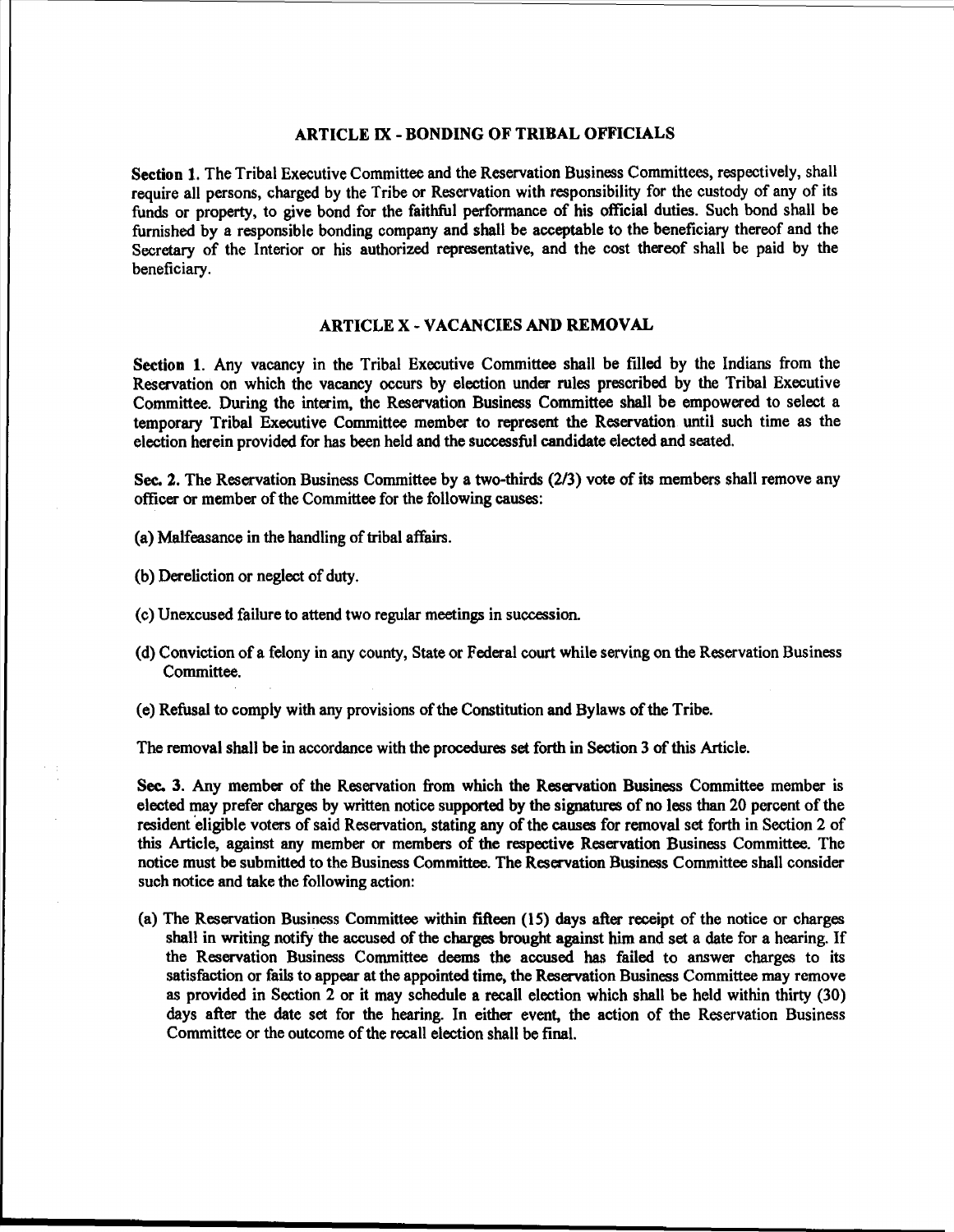- (b) All such hearings of the Reservation Business Committee shall be held in accordance with the provisions of this Article and shall be open to the members of the Reservation. Notices of such hearings shall be duly posted at least five (5) days prior to the hearing.
- (c) The accused shall be given opportunity to call witnesses and present evidence in his behalf.

Sec. 4. When the Tribal Executive Committee finds any of its members guilty of any of the causes for removal from office as listed in Section 2 of this Article, it shall in writing censor the Tribal Executive Committee member. The Tribal Executive Committee shall present its written censure to the Reservation Business Committee from which the Tribal Executive Committee member is elected. The Reservation Business Committee shall thereupon consider such censure in the manner prescribed in Section 3 of this Article.

Sec. 5. In the event the Reservation Business Committee fails to act as provided in Sections 3 and 4 of this Article, the Reservation membership may, by petition supported by the signatures of no less than 20 percent of the eligible resident voters, appeal to the Secretary of the Interior. If the Secretary deems the charges substantial, he shall call an election for the purpose of placing the matter before the Reservation electorate for their final decision.

#### ARTICLE XI - RATIFICATION

Section 1. This constitution and the bylaws shall not become operative until ratified at a special election by a majority vote of the adult members of the Minnesota Chippewa Tribe, voting at a special election called by the Secretary of the Interior, provided that at least 30 percent of those entitled to vote shall vote, and until it has been approved by the Secretary of the Interior.

#### ARTICLE XII - AMENDMENT

Section 1. This constitution may be revoked by Act of Congress or amended or revoked by a majority vote of the qualified voters of the Tribe voting at an election called for that purpose by the Secretary of the Interior if at least 30 percent of those entitled to vote shall vote. No amendment shall be effective until approved by the Secretary of the Interior. It shall be the duty of the Secretary to call an election when requested by two-thirds of the Tribal Executive Committee.

#### **ARTICLE XIII - RIGHTS OF MEMBERS**

All members of the Minnesota Chippewa Tribe shall be accorded by the governing body equal rights, equal protection, and equal opportunities to participate in the economic resources and activities of the Tribe, and no member shall be denied any of the constitutional rights or guarantees enjoyed by other citizens of the United States, including but not limited to freedom of religion and conscience, freedom of speech, the right to orderly association or assembly, the right to petition for action or the redress of grievances, and due process of law.

#### ARTICLE XIV - REFERENDUM

Section 1. The Tribal Executive Committee, upon receipt of a petition signed by 20 percent of the resident voters of the Minnesota Chippewa Tribe, or by an affirmative vote of eight (8) members of the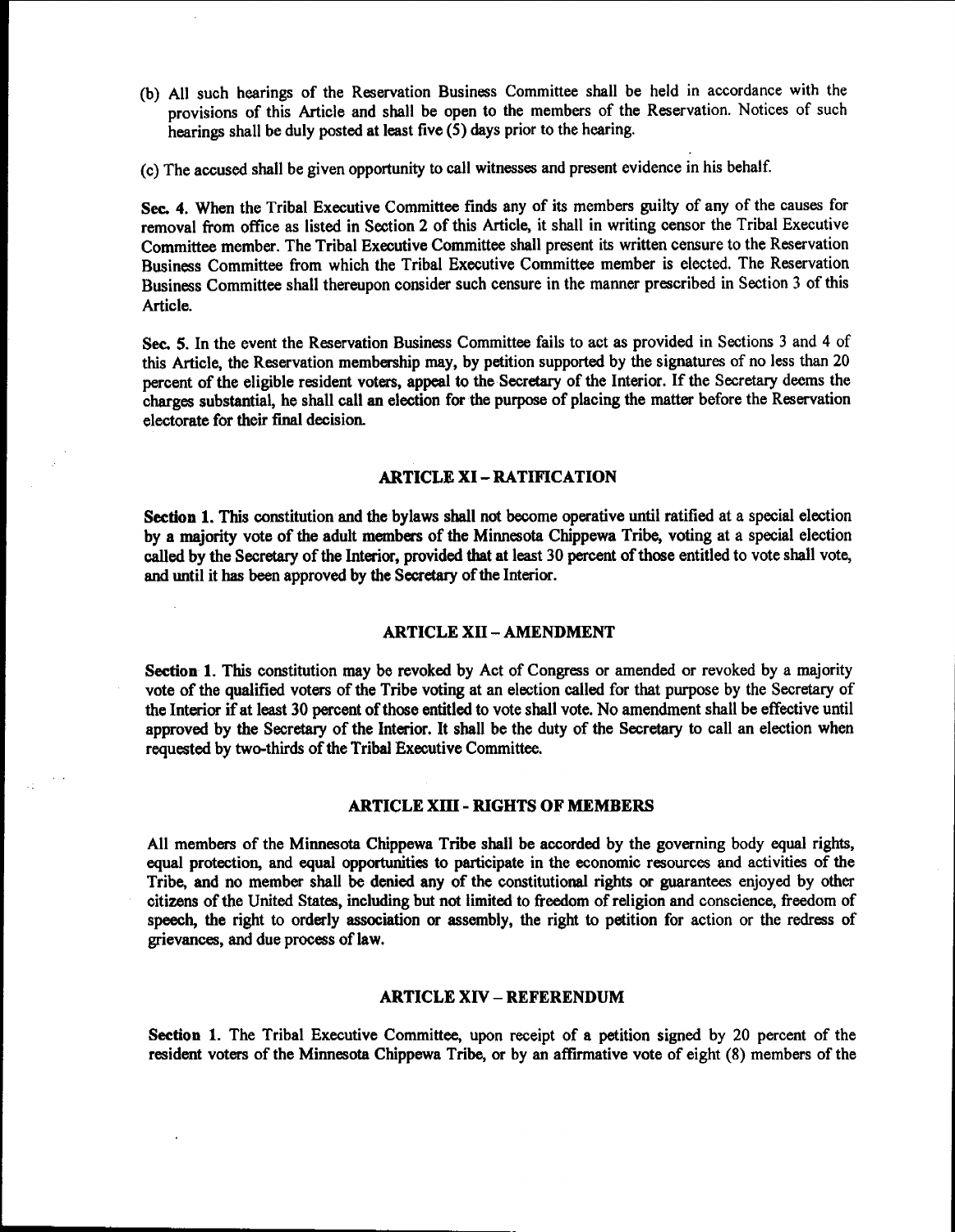Tribal Executive Committee, shall submit any enacted or proposed resolution or ordinance of the Tribal Executive Committee to a referendum of the eligible voters of the Minnesota Chippewa Tribe. The majority of the votes cast in such referendum shall be conclusive and binding on the Tribal Executive Committee. The Tribal Executive Committee shall call such referendum and prescribe the manner of conducting the vote.

Sec. 2. The Reservation Business Committee, upon receipt of a petition signed by 20 percent of the resident voters of the Reservation, or by an affirmative vote of a majority of the members of the Reservation Business Committee, shall submit any enacted or proposed resolution or ordinance of the Reservation Business Committee to a referendum of the eligible voters of the Reservation. The majority of the votes cast in such referendum shall be conclusive and binding on the Reservation Business Committee. The Reservation Business Committee shall call such referendum and prescribe the manner of conducting the vote.

# ARTICLE XV - MANNER OF REVIEW

Section 1. Any resolution or ordinance enacted by the Tribal Executive Committee, which by the terms of this Constitution and Bylaws is subject to review by the Secretary of the Interior, or his authorized representative, shall be presented to the Superintendent or officer in charge of the Reservation who shall within ten (10) days after its receipt by him approve or disapprove the resolution or ordinance.

If the Superintendent or officer in charge shall approve any ordinance or resolution it shall thereupon become effective, but the Superintendent or officer in charge shall transmit a copy of the same, bearing his endorsement, to the Secretary of the Interior, who may within ninety (90) days from the date of approval, rescind the ordinance or resolution for any cause by notifying the Tribal Executive Committee.

If the Superintendent or officer in charge shall refuse to approve any resolution or ordinance subject to review within ten (l0) days after its receipt by him he shall advise the Tribal Executive Committee of his reasons therefor in writing. If these reasons are deemed by the Tribal Executive Committee to be insufficient, it may, by a majority vote, refer the ordinance or resolution to the Secretary of the Interior, who may, within ninety (90) days from the date of its referral, approve or reject the same in writing, whereupon the said ordinance or resolution shall be in effect or rejected accordingly.

Sec. 2. Any resolution or ordinance enacted by the Reservation Business Committee, which by the terms of this Constitution and Bylaws is subjected to review by the Secretary ofthe Interior or his authorized representative, shall be governed by the procedures set forth in Section 1 ofthis Article.

Sec. 3. Any resolution or ordinance enacted by the Reservation Business Committee, which by the terms of this Constitution and Bylaws is subject to approval by the Tribal Executive Committee, shall within ten (10) days of its enactment be presented to the Tribal Executive Committee. The Tribal Executive Committee shall at its next regular or special meeting, approve or disapprove such resolution or ordinance.

Upon approval or disapproval by the Tribal Executive Committee of any resolution or ordinance submitted by a Reservation Business Committee, it shall advise the Reservation Business Committee within ten (10) days, in writing, of the action taken. In the event of disapproval the Tribal Executive Committee shall advise the Reservation Business Committee, at that time, of its reasons therefore.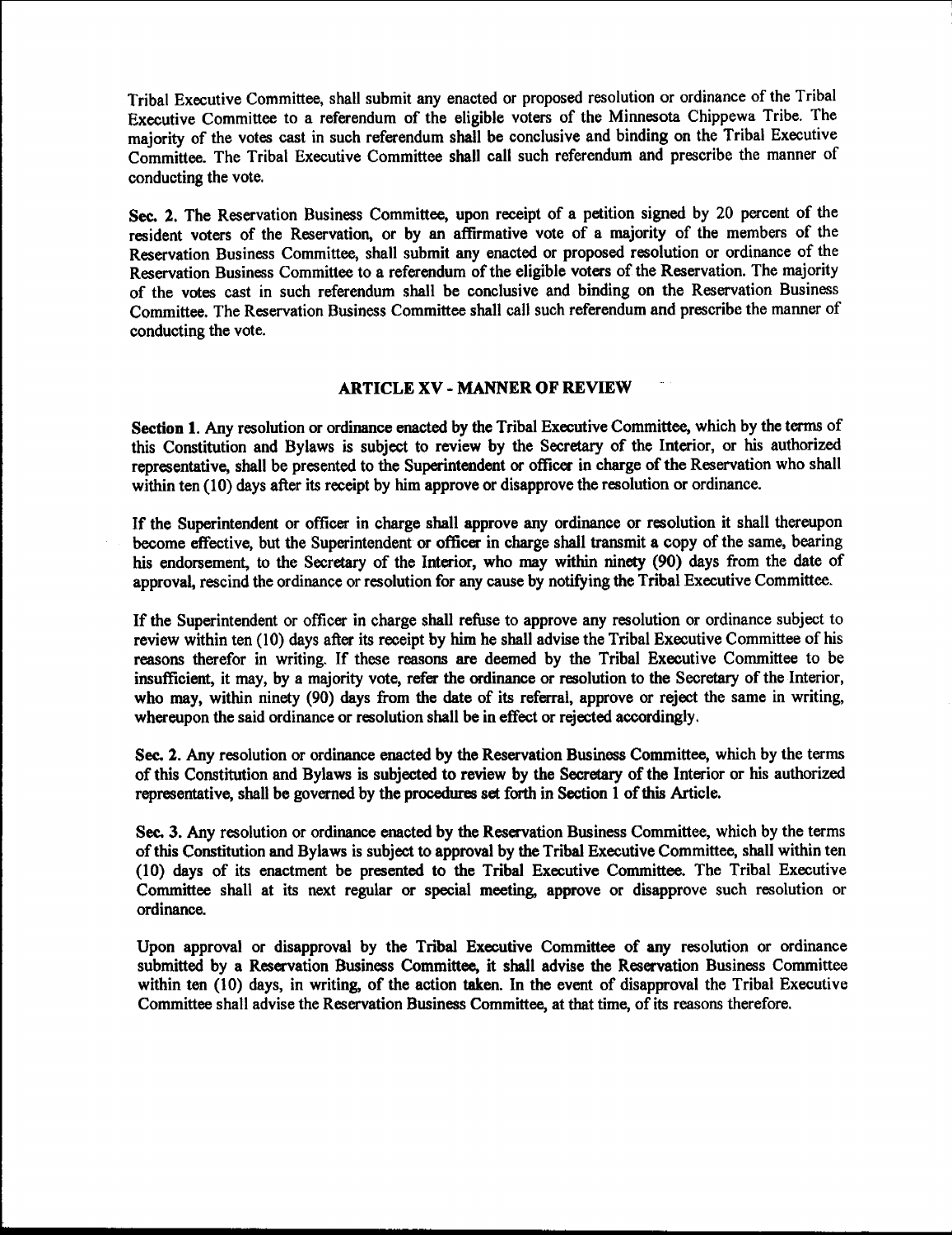#### BYLAWS

# ARTICLE I - DUTIES OF THE OFFICERS OF THE TRIBAL EXECUTIVE COMMITTEE

Section 1. The President of the Tribal Executive Committee shall:

- (a) Preside at all regular and special meetings of the Tribal Executive Committee and at any meeting of the Minnesota Chippewa Tribe in general council.
- (b) Assume responsibility for the implementation of all resolutions and ordinances ofthe Tribal Executive Committee.
- (c) Sign. with the Secretary of the Tribal Executive Committee, on behalf of the Tribe all official papers when authorized to do so.
- (d) Assume general supervision of all officers, employees and committees of the Tribal Executive Committee and, as delegated, take direct responsibility for the satisfactory performance of such officers, employees and committees.
- (e) Prepare a report of negotiations, important communications and other activities of the Tribal Executive Committee and shall make this report at each regular meeting of the Tribal Executive Committee. He shall include in this report all matters ofimportance to the Tribe, and in no way shall he act for the Tribe unless specifically authorized to do so.
- (f) Have general management ofthe business activities ofthe Tribal Executive Committee. He shall not act on matters binding the Tribe until the Tribal Executive Committee has deliberated and enacted appropriate resolution, or unless written delegation of authority has been granted.

 $(g)$  Not vote in meetings of the Tribal Executive Committee except in the case of a tie.

Sec. 2. In the absence or disability of the President, the Vice-President shall preside. When so presiding, he shall have all rights, privileges and duties as set forth under duties of the President, as well as the responsibility of the President.

Sec. 3. The Secretary of the Tribal Executive Committee shall:

- (a) Keep a complete record of the meetings of the Tribal Executive Committee and shall maintain such records at the headquarters of the Tribe.
- (b) Sign, with the President of the Tribal Executive Committee, all official papers as provided in Section 1 (c) of this Article.
- (c) Be the custodian of all property of the Tribe.
- (d) Keep a complete record of all business of the Tribal Executive Committee. Make and submit a complete and detailed report of the current year's business and shall submit such other reports as shall be required by the Tribal Executive Committee.
- (e) Serve all notices required for meetings and elections.
- (f) Perform such other duties as may be required of him by the Tribal Executive Committee.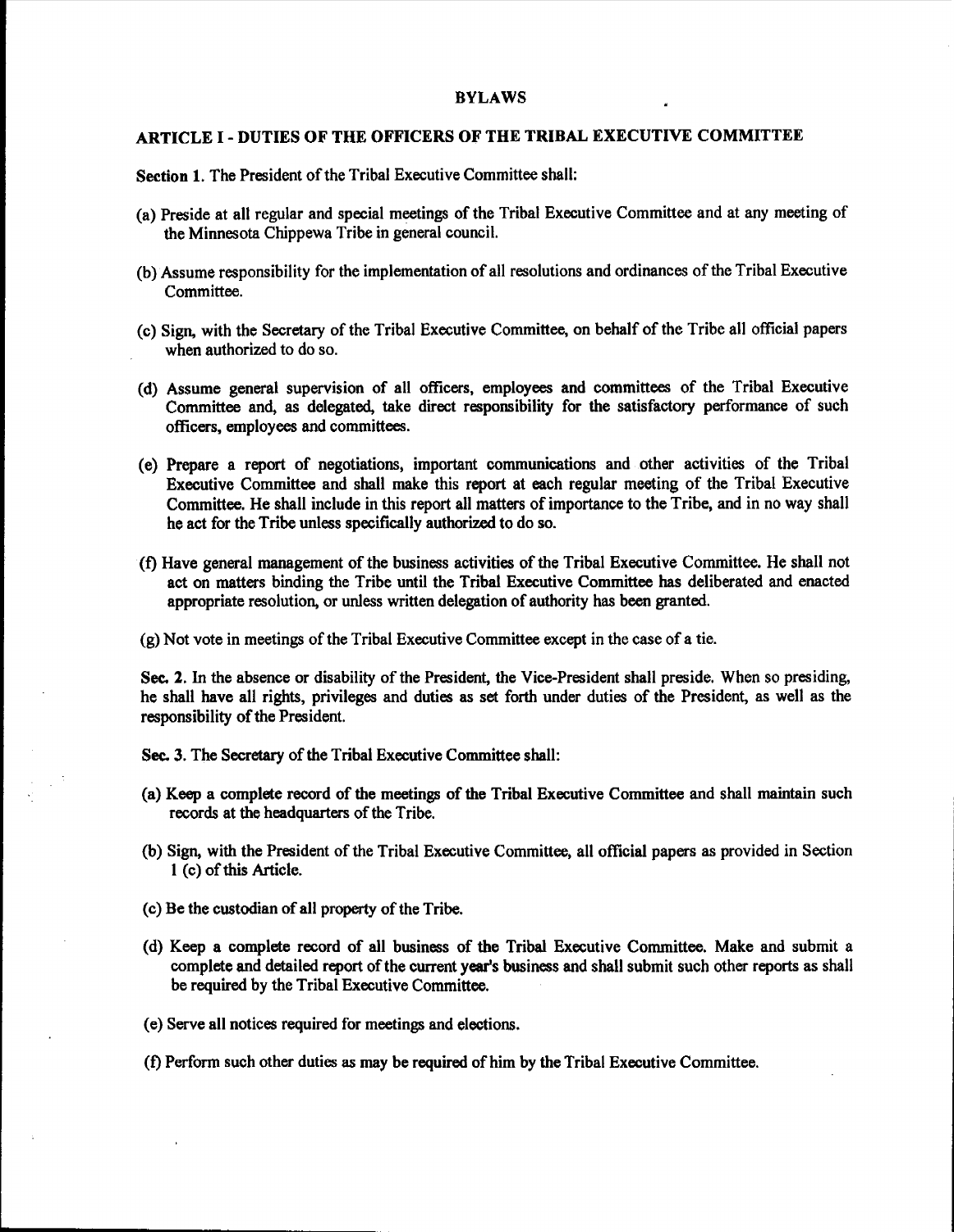Sec. 4. The Treasurer of the Tribal Executive Committee shall:

- (a) Receive all funds of the Tribe entrusted to it, deposit same in a depository selected by the Tribal Executive Committee, and disburse such tribal funds only on vouchers signed by the President and Secretary.
- (b) Keep and maintain, open to inspection by members of the Tribe or representatives of the Secretary of the Interior, at all reasonable times, adequate and correct accounts of the properties and business transactions of the Tribe.
- (c) Make a monthly report and account for all transactions involving the disbursement, collection or obligation of tribal funds. He shall present such financial reports to the Tribal Executive Committee at each of its regular meetings.

Sec. 5. Duties and functions of all appointive committees, officers, and employees of the Tribal Executive Committee shall be clearly defined by resolution of the Tribal Executive Committee.

# ARTICLE II - TRIBAL EXECUTIVE COMMITTEE MEETINGS

Section 1. Regular meetings of the Tribal Executive Committee shall be held once in every 3 months beginning on the second Monday in July of each year and on such other days of any month as may be designated for that purpose.

Sec. 2. Notice shall be given by the Secretary of the Tribal Executive Committee of the date and place of all meetings by mailing a notice thereof to the members of the Tribal Executive Committee not less than 15 days preceding the date of the meeting.

Sec. 3. The President shall call a special meeting of the Tribal Executive Committee upon a written request of at least one-third of the Tribal Executive Committee. The President shall also call a special meeting of the Tribal Executive Committee when matters of special importance pertaining to the Tribe arise for which he deems advisable the said Committee should meet.

Sec. 4. In case of special meetings designated for emergency matters pertaining to the Tribe, or those of special importance warranting immediate action of said Tribe, the President of the Tribal Executive Committee may waive the 15-day clause provided in Section 2 of this Article.

Sec. 5. Seven members of the Tribal Executive Committee shall constitute a quorum, and Robert's Rules shall govern its meetings. Except as provided in said Rules, no business shall be transacted unless a quorum is present.

Sec. 6. The order of business at any meeting so far as possible shall be:

(a) Call to order by the presiding officer.

(b) Invocation.

(c) Roll call.

(d) Reading and disposal of the minutes of the last meeting.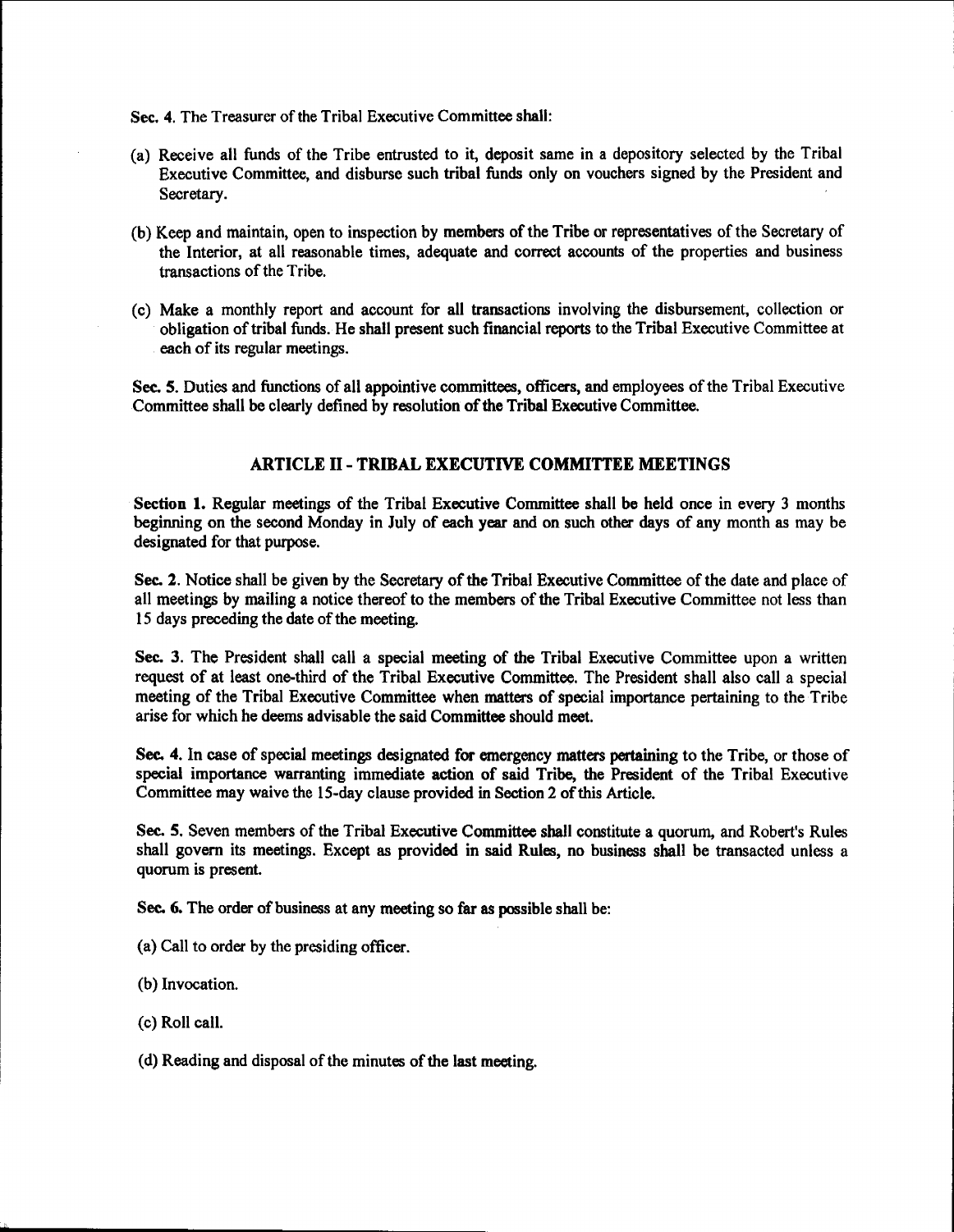(e) Reports of committees and officers.

(f) Unfinished business.

(g) New business.

(h) Adjournment.

# ARTICLE III - INSTALLATION OF TRIBAL EXECUTIVE COMMITTEE MEMBERS

Section 1. New members of the Tribal Executive Committee who have been duly elected by the respective Reservations shall be installed at the first regular meeting of the Tribal Executive Committee following election of the committee members, upon subscribing to the following oath:

"I, solemnly swear (or affirm) that I shall preserve, support and protect the Constitution of the United States and the Constitution of the Minnesota Chippewa Tribe, and execute my duties as a member of the Tribal Executive Committee to the best of my ability, so help me God."

#### ARTICLE IV - AMENDMENTS

Section 1. These bylaws may be amended in the same manner as the Constitution.

#### ARTICLE V - MISCELLANEOUS

Section 1. The fiscal year of the Minnesota Chippewa Tribe shall begin on July 1 of each year.

Section 2. The books and records of the Minnesota Chippewa Tribe shall be audited at least once each year by a competent auditor employed by the Tribal Executive Committee, and at such times as the Tribal Executive Committee or the Secretary of the Interior or his authorized representative may direct. Copies of audit reports shall be furnished the Bureau of Indian Affairs.

#### ARTICLE VI - RESERVATION BUSINESS COMMITTEE BYLAWS

Section 1. The Reservation Business Committee shall by ordinance adopt bylaws to govern the duties of its officers and Committee members and its meetings.

Section 2. Duties and functions of all appointive committees, officers, and employees of the Reservation Business Committee shall be clearly defined by resolution of the Reservation Business Committee.

# CERTIFICATION OF ADOPTION

Pursuant to an order approved September 12, 1963, by the Assistant Secretary of the Interior, the Revised Constitution and Bylaws of the Minnesota Chippewa Tribe was submitted for ratification to the qualified voters ofthe reservations, and was on November 23, 1963, duly adopted by a vote of 1,761 for and 1,295